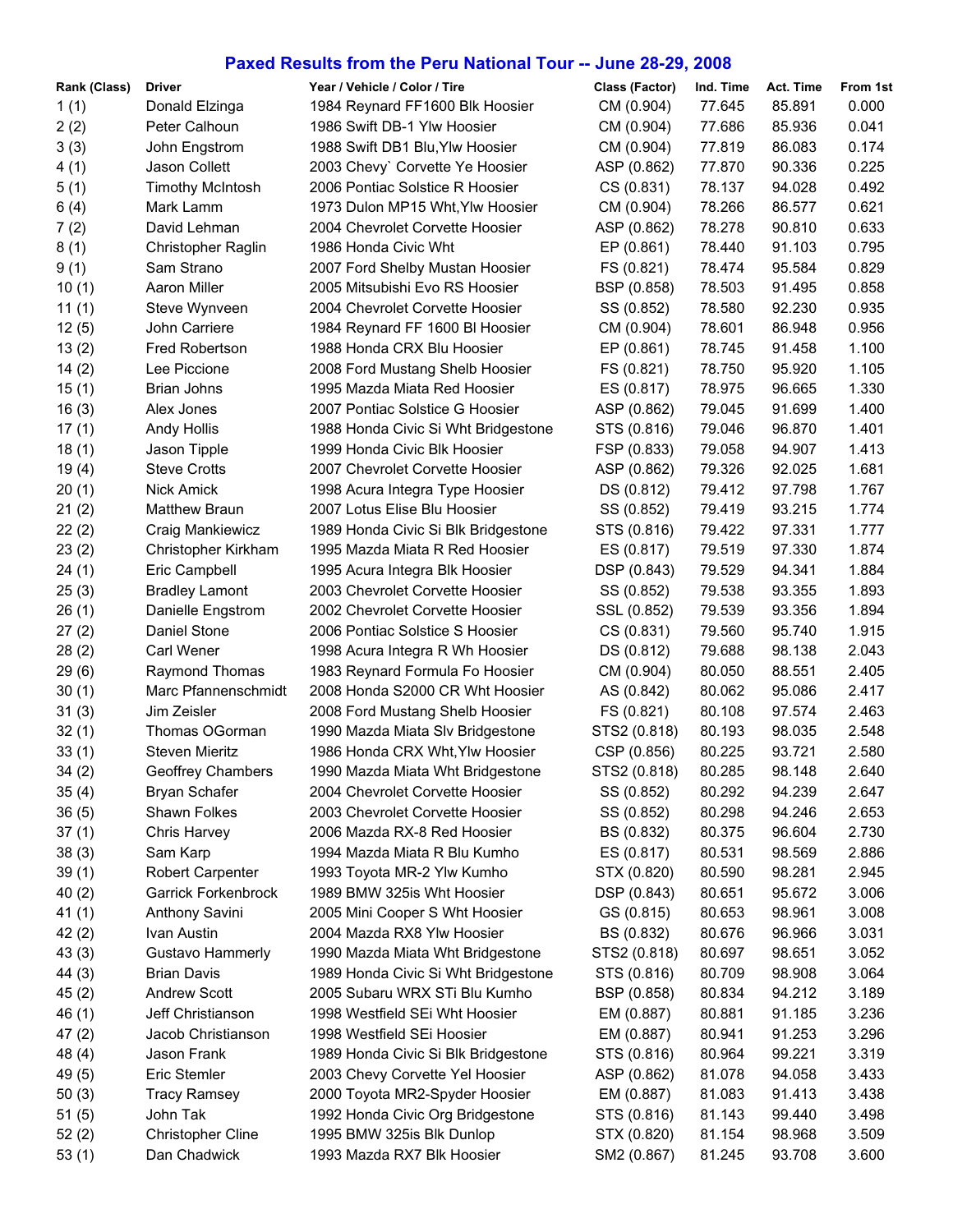| 54(1)  | Wes Jenrich              | 2002 MINI Cooper Blk Kumho          | HS (0.792)   | 81.283 | 102.630 | 3.638 |
|--------|--------------------------|-------------------------------------|--------------|--------|---------|-------|
| 55(2)  | Scott Bourne             | 2004 Honda Civic EX Red Kumho       | HS (0.792)   | 81.319 | 102.676 | 3.674 |
| 56(6)  | Jason Wong               | 2007 Pontiac Solstice G Hoosier     | ASP (0.862)  | 81.335 | 94.356  | 3.690 |
| 57(3)  | Johnny Rose              | 2006 Honda Civic Si Slv Goodyear    | EP (0.861)   | 81.340 | 94.471  | 3.695 |
| 58(2)  | <b>William Loring</b>    | 2000 Toyota Celica Blu N/A          | GS (0.815)   | 81.342 | 99.806  | 3.697 |
| 59(7)  | Stephen Geiger           | 1988 Reynard FR Red Hoosier         | CM (0.904)   | 81.398 | 90.042  | 3.753 |
| 60(1)  | <b>Chuck McMillion</b>   | 2005 Subaru WRX STi Blk Dunlop      | STU (0.830)  | 81.437 | 98.117  | 3.792 |
| 61(2)  | Randy Petschauer         | 2005 Honda S2000 Gry Hoosier        | AS (0.842)   | 81.467 | 96.754  | 3.822 |
| 62(4)  | Greg Meier               | 1994 Mazda Miata R Blu Kumho        | ES (0.817)   | 81.472 | 99.721  | 3.827 |
| 63(8)  | <b>Brent Cary</b>        | 1988 Reynard FF1600 Red Hoosier     | CM (0.904)   | 81.539 | 90.198  | 3.894 |
| 64(3)  | Larry Harts              | 2004 Mini Cooper Hoosier            | HS (0.792)   | 81.556 | 102.975 | 3.911 |
| 65(9)  | Randall Turner           | 1973 Dulon MP15 Wht, Ylw Hoosier    | CM (0.904)   | 81.676 | 90.350  | 4.031 |
| 66 (6) | Jerry Strope             | 2004 Corvette Z06 Blk Hoosier       | SS (0.852)   | 81.689 | 95.879  | 4.044 |
| 67(3)  | Justin Rothermel         | 2004 Subaru WRX STi Slv Hoosier     | BSP (0.858)  | 81.709 | 95.232  | 4.064 |
| 68(2)  | Raleigh Boreen           | 1996 Mazda Miata Red Hoosier        | CSP (0.856)  | 81.718 | 95.465  | 4.073 |
| 69(4)  | David Patrick            | 2004 Honda Civic EX Red Kumho       | HS (0.792)   | 81.739 | 103.206 | 4.094 |
| 70(3)  | <b>Stacey Despelder</b>  | 1986 Honda CRX Wht, Ylw Hoosier     | CSP (0.856)  | 81.752 | 95.505  | 4.107 |
| 71(7)  | Chris Hammond            | 2004 Chevrolet Corvette Hoosier     | SS (0.852)   | 81.804 | 96.014  | 4.159 |
| 72(1)  | Jennifer Merideth        | 1996 Ford Mustang Blk Hoosier       | ESP (0.841)  | 81.809 | 97.276  | 4.164 |
| 73(8)  | Keath Marx               | 2002 Chevrolet Corvette Hoosier     | SS (0.852)   | 81.846 | 96.063  | 4.201 |
| 74(2)  | <b>Kenton Cabiness</b>   | 2002 Chevrolet Z06 Corv Hoosier     | SM2 (0.867)  | 81.878 | 94.438  | 4.233 |
| 75(3)  | David Roberts            | 2001 Honda S2000 Ylw Hoosier        | AS (0.842)   | 81.895 | 97.263  | 4.250 |
| 76 (4) | Scott Hearne             | 1984 Honda CRX Blu, Slv N/A         | EP (0.861)   | 81.922 | 95.147  | 4.277 |
| 77(3)  | James Lee                | 1999 Mazda Miata Slv Hoosier        | CS (0.831)   | 81.944 | 98.609  | 4.299 |
| 78 (6) | <b>Will Lahee</b>        | 1989 Honda Civic Si Wht Bridgestone | STS (0.816)  | 81.952 | 100.431 | 4.307 |
| 79 (5) | Jack Burns               | 2007 Mazda 3 Red Hoosier            | HS (0.792)   | 81.955 | 103.478 | 4.310 |
| 80(3)  | Kevin Royce              | 2005 Mini Cooper S Ylw Hoosier      | GS (0.815)   | 81.989 | 100.600 | 4.344 |
| 81(5)  | <b>Robert Chrismas</b>   | 1987 Honda CRX Ylw Hoosier          | EP (0.861)   | 82.008 | 95.247  | 4.363 |
| 82(1)  | Jarrod Hoops             | 2006 Mitsubishi EVO IX Hoosier      | SM (0.860)   | 82.131 | 95.501  | 4.486 |
| 83(1)  | Carol Kolk               | 1999 Chevrolet Camaro R Hoosier     | ESPL (0.841) | 82.199 | 97.740  | 4.554 |
| 84(3)  | <b>Bruno Lajoie</b>      | 1998 Acura Integra Type Hoosier     | DS (0.812)   | 82.259 | 101.304 | 4.614 |
| 85(4)  | Myke Dziengel            | 1999 Ford SVT Cobra Wht Kumho       | FS (0.821)   | 82.285 | 100.225 | 4.640 |
| 86(3)  | <b>Neal Tovsen</b>       | 2004 Mazda RX8 Ylw Hoosier          | BS (0.832)   | 82.301 | 98.919  | 4.656 |
| 87(1)  | Scott Nardin             | 1986 Solo Vee Werks Wht Hoosier     | FM (0.895)   | 82.341 | 92.001  | 4.696 |
| 88 (4) | Dean Smith               | 2005 Honda S2000 Slv Hoosier        | AS (0.842)   | 82.372 | 97.829  | 4.727 |
| 89(5)  | Michael Snyder           | 2007 Ford Shelby GT Fas Hoosier     | FS (0.821)   | 82.382 | 100.344 | 4.737 |
| 90(4)  | Jeff Robinson            | 1997 Acura Integra Type Hoosier     | DS (0.812)   | 82.469 | 101.563 | 4.824 |
| 91(5)  | George Schmitt           | 1996 Mazda Miata Blk Kumho          | ES (0.817)   | 82.510 | 100.992 | 4.865 |
| 92(1)  | Katie Lacey              | 2004 Mazda RX8 Ylw Hoosier          | BSL (0.832)  | 82.512 | 99.173  | 4.867 |
| 93(5)  | <b>Fredrick DeArmond</b> | 2002 Honda S2000 Ylw Hoosier        | AS (0.842)   | 82.568 | 98.062  | 4.923 |
| 94(6)  | Nick Flynn               | 1996 Mazda Miata Red Hoosier        | ES (0.817)   | 82.583 | 101.081 | 4.938 |
| 95(2)  | Donna Marx               | 2002 Chevrolet Corvette Kumho       | SSL (0.852)  | 82.601 | 96.949  | 4.956 |
| 96(4)  | Sean Seamon              | 2005 Mazda Miata Red Bridgestone    | STS2 (0.818) | 82.638 | 101.025 | 4.993 |
| 97(4)  | Sam Platt                | 2004 Chevrolet Corvette Hoosier     | EM (0.887)   | 82.681 | 93.214  | 5.036 |
| 98(7)  | Ann Hollis               | 1989 Honda Civic Si Wht Bridgestone | STS (0.816)  | 82.689 | 101.335 | 5.044 |
| 99(8)  | <b>Travis Robuck</b>     | 1989 Honda Civic Si Mul Bridgestone | STS (0.816)  | 82.777 | 101.443 | 5.132 |
| 100(2) | Lorien Feighner          | 1995 Ford Mustang Wht Hoosier       | ESPL (0.841) | 82.865 | 98.532  | 5.220 |
| 101(9) | David Whitworth          | 2004 Chevrolet Corvette Hoosier     | SS (0.852)   | 82.987 | 97.403  | 5.342 |
| 102(2) | Andrew Lieber            | 2006 Mitsubishi EVO IX Hoosier      | SM (0.860)   | 83.097 | 96.624  | 5.452 |
| 103(2) | David Feighner           | 1995 Ford Mustang Wht Hoosier       | ESP (0.841)  | 83.149 | 98.869  | 5.504 |
| 104(3) | Paul Dornburg            | 1973 Porsche 911T Grn Kumho         | SM2 (0.867)  | 83.162 | 95.919  | 5.517 |
| 105(2) | Jeff Blumenthal          | 1995 KBS Mk7 Org Hoosier            | FM (0.895)   | 83.179 | 92.937  | 5.534 |
| 106(4) | Mark Manninen            | 2000 Toyota Celica GT B Kumho       | GS (0.815)   | 83.312 | 102.223 | 5.667 |
| 107(5) | Joseph Blaha             | 2004 Nissan Sentra SE-R Kumho       | GS (0.815)   | 83.348 | 102.268 | 5.703 |
| 108(2) | Kevin Kent               | 2006 Subaru STI Gry Bridgestone     | STU (0.830)  | 83.432 | 100.520 | 5.787 |
| 109(6) | Alan Pozner              | 2006 Honda Civic Si Mrn Hoosier     | GS (0.815)   | 83.451 | 102.394 | 5.806 |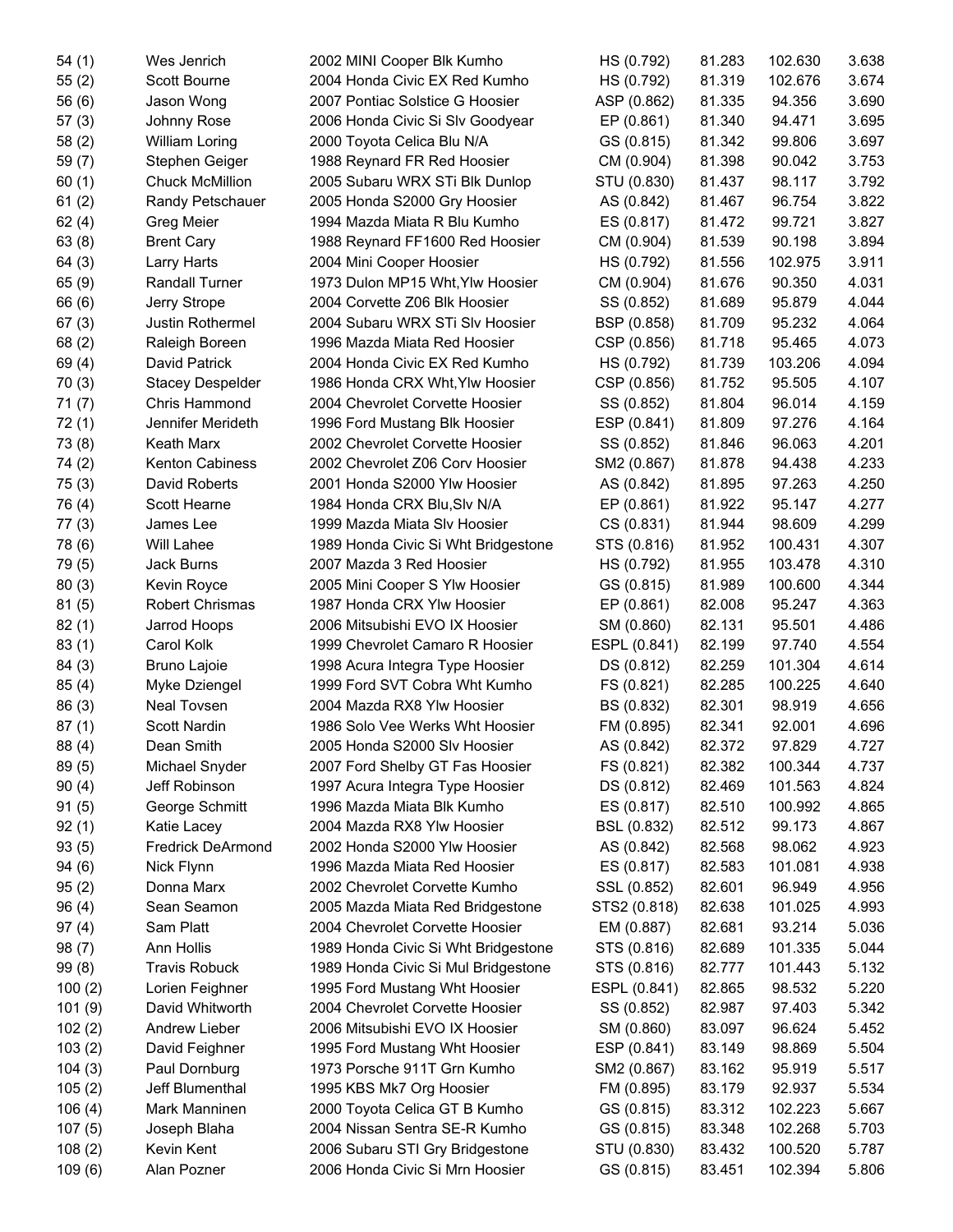| 110(4)    | Eric Tucker            | 2007 Mazda RX8 Blk Kumho            | BS (0.832)   | 83.470 | 100.324 | 5.825  |
|-----------|------------------------|-------------------------------------|--------------|--------|---------|--------|
| 111 $(4)$ | <b>Francis Miller</b>  | 2005 Mitsubishi EVO RS Hoosier      | BSP (0.858)  | 83.493 | 97.311  | 5.848  |
| 112(7)    | Gregory Lloyd          | 2003 Chevrolet Corvette Hoosier     | ASP (0.862)  | 83.502 | 96.870  | 5.857  |
| 113(10)   | Michael Losert         | 2002 Chevrolet Corvette Kumho       | SS (0.852)   | 83.602 | 98.125  | 5.957  |
| 114(2)    | Nick Newcome           | 1999 Honda Civic Blk Hoosier        | FSP (0.833)  | 83.607 | 100.368 | 5.962  |
| 115(7)    | Cooper Lacy            | 1994 Mazda Miata Blk Hoosier        | ES (0.817)   | 83.742 | 102.499 | 6.097  |
| 116(1)    | Velma Boreen           | 1996 Mazda Miata Red Hoosier        | CSPL (0.856) | 83.762 | 97.853  | 6.117  |
| 117(3)    | <b>Crissy Weaver</b>   | 2003 Ford Mach 1 Ylw Kumho          | ESPL (0.841) | 83.769 | 99.606  | 6.124  |
| 118(9)    | Ronald Conrad          | 1986 Honda Civic Si Wht Bridgestone | STS (0.816)  | 83.811 | 102.710 | 6.166  |
| 119(3)    | <b>Bill Crawford</b>   | 1995 KBS Mark VII Blu Hoosier       | FM (0.895)   | 83.886 | 93.727  | 6.241  |
| 120(2)    | <b>Beth Smith</b>      | 2005 Mazda RX8 Slv Kumho            | BSL (0.832)  | 83.901 | 100.843 | 6.256  |
| 121(3)    | <b>Gretchen Austin</b> | 2004 Mazda RX8 Ylw Hoosier          | BSL (0.832)  | 83.983 | 100.941 | 6.338  |
| 122(5)    | Miles Barden           | 2007 Mazda RX8 Slv Hoosier          | BS (0.832)   | 84.019 | 100.984 | 6.374  |
| 123(3)    | Marcus Merideth        | 1996 Ford Mustang Blk Hoosier       | ESP (0.841)  | 84.082 | 99.979  | 6.437  |
| 124(4)    | Kenny Sorensen         | 1999 Chevrolet Z/28 Blk Hoosier     | ESP (0.841)  | 84.166 | 100.079 | 6.521  |
| 125(5)    | Andrew Peppler         | 1992 Mazda Miata Blk Bridgestone    | STS2 (0.818) | 84.189 | 102.921 | 6.544  |
| 126(5)    | John Crouse            | 2000 Chevrolet Camaro B Hoosier     | ESP (0.841)  | 84.291 | 100.227 | 6.646  |
| 127(1)    | <b>Richard Darnell</b> | 1999 Chevrolet Camaro B Hoosier     | CP (0.864)   | 84.359 | 97.638  | 6.714  |
| 128(3)    | Steven Lowy            | 1995 acura integra Blk Hoosier      | DSP (0.843)  | 84.418 | 100.140 | 6.773  |
| 129(2)    | Tara Johns             | 1995 Mazda Miata Red Hoosier        | CSPL (0.856) | 84.473 | 98.683  | 6.828  |
| 130(1)    | Cody Tarrien           | 2000 Invader Pro Works Bridgestone  | FJA (0.855)  | 84.538 | 98.875  | 6.893  |
| 131(6)    | John Rogers            | 2006 Mazda RX-8 Red Hoosier         | BS (0.832)   | 84.602 | 101.685 | 6.957  |
| 132(6)    | Michael Hearne         | 1984 Honda CRX Blu N/A              | EP (0.861)   | 84.638 | 98.302  | 6.993  |
| 133(7)    | JT Letkeman            | 2008 Mazda RX-8 Gry Hoosier         | BS (0.832)   | 84.671 | 101.768 | 7.026  |
| 134(6)    | Dave Kutney            | 1970 Pontiac Trans Am W Hoosier     | ESP (0.841)  | 84.734 | 100.754 | 7.089  |
| 135(3)    | Nicholas Myers         | 2003 Mitsubishi Evoluti Yokohama    | STU (0.830)  | 84.812 | 102.183 | 7.167  |
| 136(7)    | Jason Kolk             | 1999 Chevrolet Camaro R Hoosier     | ESP (0.841)  | 84.842 | 100.882 | 7.197  |
| 137(6)    | David Gushwa           | 1993 Pontiac Formula Fi Hoosier     | FS (0.821)   | 84.896 | 103.405 | 7.251  |
| 138(8)    | Kent Weaver            | 2003 Ford Mach 1 Ylw Kumho          | ESP (0.841)  | 85.193 | 101.300 | 7.548  |
| 139(1)    | Valerie Furrer         | 2006 Mitsubishi Evo IX Hoosier      | SML (0.860)  | 85.228 | 99.102  | 7.583  |
| 140(7)    | James Snyder           | 2006 Honda Civic Si Red Hoosier     | GS (0.815)   | 85.256 | 104.609 | 7.611  |
| 141(6)    | David Nolan            | 2002 Honda S2000 Blk                | AS (0.842)   | 85.300 | 101.306 | 7.655  |
| 142 (10)  | Brian McNamara         | 1992 Honda Civic Si Red Bridgestone | STS (0.816)  | 85.355 | 104.602 | 7.710  |
| 143 (11)  | Christopher Hacker     | 1986 Honda Civic Si Wht Bridgestone | STS (0.816)  | 85.540 | 104.828 | 7.895  |
| 144 (4)   | <b>Richmond Hughes</b> | 2000 Honda Civic Si Blk Hoosier     | DSP (0.843)  | 85.611 | 101.555 | 7.966  |
| 145(3)    | <b>Andrew Cordeiro</b> | 1991 Eagle Talon Silver Hankook     | SM (0.860)   | 85.625 | 99.564  | 7.980  |
| 146(1)    | Stephen Brinkerhoff    | 2004 Ultralight 7 Gld Hoosier       | DM (0.890)   | 85.708 | 96.301  | 8.063  |
| 147 (11)  | Joseph Galownia        | 2004 Chevrolet Corvette Hoosier     | SS (0.852)   | 85.748 | 100.643 | 8.103  |
| 148(4)    | John Ryan              | 2005 Subaru WRX STi Blk Dunlop      | STU (0.830)  | 85.758 | 103.323 | 8.113  |
| 149(5)    | Karen Eickhoff         | 2000 Toyota MR2 Spyder Hoosier      | EM (0.887)   | 85.945 | 96.894  | 8.300  |
| 150(2)    | <b>Charles Spera</b>   | 2006 Ultralite XR7 Blu Hoosier      | DM (0.890)   | 85.997 | 96.626  | 8.352  |
| 151(1)    | <b>Gregory Vincent</b> | 1998 MBA Shifter Kart Y N/A         | F125 (0.948) | 86.248 | 90.979  | 8.603  |
| 152(5)    | Lucas Wilson           | 2008 Mitsubishi Evoluti Yokohama    | STU (0.830)  | 86.303 | 103.979 | 8.658  |
| 153(5)    | <b>Brian Huber</b>     | 2006 Chevy Cobalt SS/SC Hoosier     | DS (0.812)   | 86.534 | 106.569 | 8.889  |
| 154(6)    | Lee Miller             | 2002 Lowcost 7 Slv Hoosier          | EM (0.887)   | 86.565 | 97.593  | 8.920  |
| 155(7)    | Ann Klem               | 2005 Honda S2000 Slv Hoosier        | AS (0.842)   | 87.024 | 103.354 | 9.379  |
| 156(8)    | Karl Schnablegger      | 2008 Mazda RX-8 Gry Hoosier         | BS (0.832)   | 87.207 | 104.816 | 9.562  |
| 157(7)    | David Moser            | 1991 Volkswagen Jetta B Hoosier     | EP (0.861)   | 87.239 | 101.323 | 9.594  |
| 158(3)    | Anne Robinson          | 2000 Toyota MR2 Spyder Hoosier      | DM (0.890)   | 87.248 | 98.031  | 9.603  |
| 159(4)    | Randy Eickhoff         | 2000 Toyota MR2 Spyder Hoosier      | DM (0.890)   | 87.433 | 98.239  | 9.788  |
| 160(9)    | David Heinrich         | 1999 Chevrolet Camaro Z Hoosier     | ESP (0.841)  | 87.452 | 103.986 | 9.807  |
| 161(1)    | <b>Tracy Dziengel</b>  | 1999 Ford Mustang White Hoosier     | FSL (0.821)  | 87.745 | 106.876 | 10.100 |
| 162(1)    | Anne Vincent           | 1997 Mazda Miata Red Hoosier        | ESL (0.817)  | 87.798 | 107.464 | 10.153 |
| 163(8)    | Clark Walker           | 2002 BMW Z3 Blk Hoosier             | ASP (0.862)  | 87.883 | 101.953 | 10.238 |
| 164(3)    | Elizabeth Whitworth    | 2004 Chevorlet Corvette Hoosier     | SSL (0.852)  | 87.998 | 103.284 | 10.353 |
| 165 (12)  | Don Leckey             | 2007 Lotus Elise Blu Hoosier        | SS (0.852)   | 88.080 | 103.380 | 10.435 |
|           |                        |                                     |              |        |         |        |